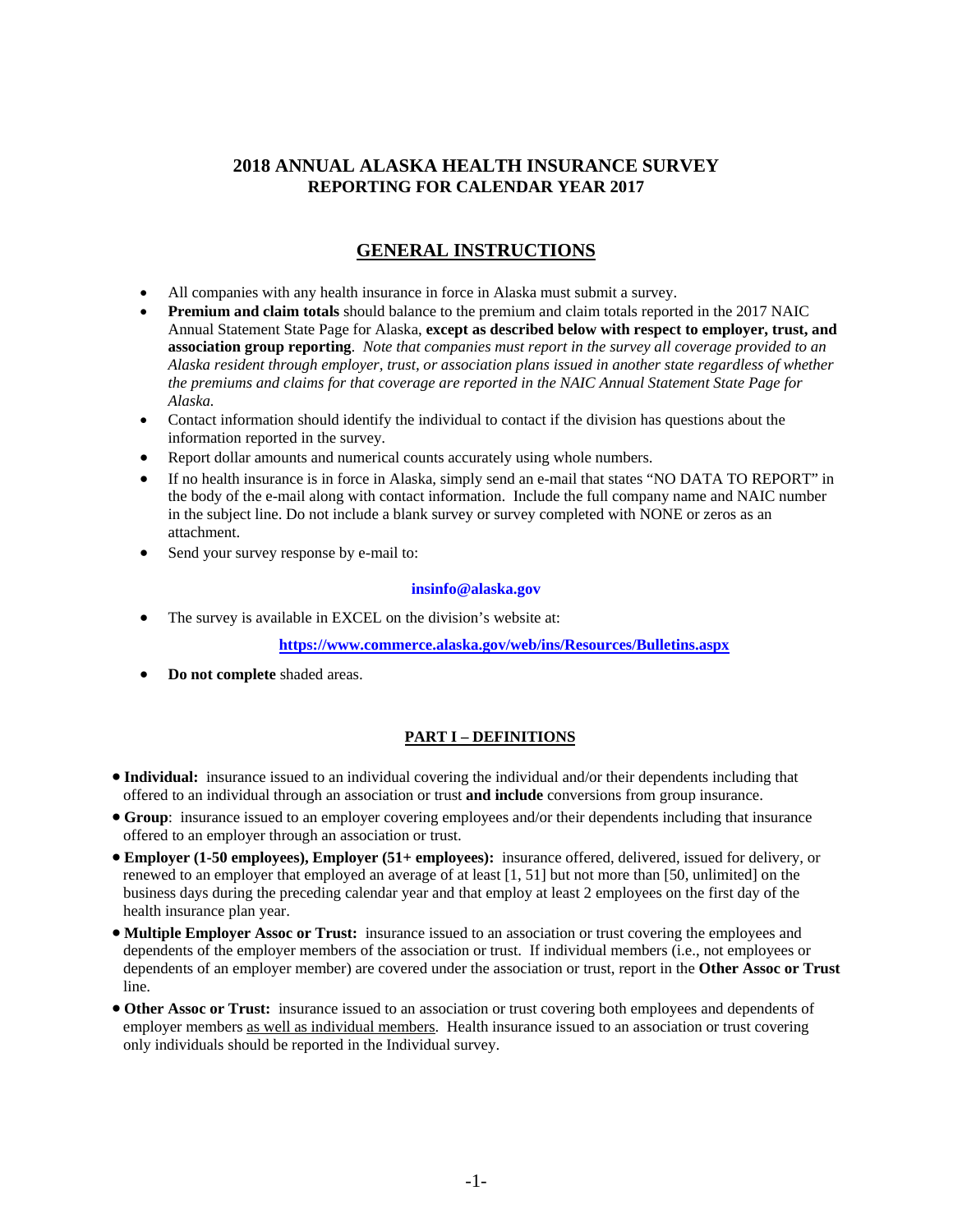### **Row Headings**

- **Accident or AD&D:** coverage, singly or in combination, for death, dismemberment, disability, or hospital and medical care caused by an accident, including accident only, travel accident, accidental death and dismemberment, student accident, blanket accident, or specified accident. Do not include combination accident and sickness policies in this line. These should be included in the comprehensive medical line or other appropriate line.
- **Comprehensive Medical:** coverage for hospital, medical, and surgical expenses (not supplemental coverage but include dental and vision benefits that are offered as part of the hospital, medical, and surgical coverage). Do not include hospital only, medical only, or other fixed indemnity insurance in this line (include in the fixed indemnity line.)
- **Dental:** stand-alone dental coverage. If dental benefits are part of a comprehensive medical plan, then include data under comprehensive major medical.
- **Disability Income:** loss of time coverage, but **does not include credit disability**.
- **Fixed Indemnity:** coverage that is not coordinated with other health insurance coverage and that provides a limited fixed dollar amount of benefit for medical care or hospital expenses and in which benefits are not related to expenses incurred, such as hospital confinement indemnity coverage**.**
- **Long Term Care:** coverage for at least 12 consecutive months for diagnostic, preventive, therapeutic, rehabilitative, maintenance, or personal care services provided in a setting other than an acute care unit of a hospital, including products that provide benefits for cognitive impairment or loss of functional capacity. This line should include products providing only nursing home care, home health care, community based care, or any combination.
- **Medicare Supplement:** coverage designed as a supplement to reimbursement under Medicare for hospital, medical, or surgical expenses of a person eligible for Medicare.
- **Short-term Medical:** comprehensive medical coverage for a short period of time, typically less than one year.
- **Specified Disease:** coverage for diagnosis and treatment of a specifically named disease, such as cancer.
- **Stop Loss:** coverage purchased by a self-insured entity (such as an employer, association, or trust) to cover hospital, medical, or surgical expenses in excess of a specified amount.
- **Vision:** stand-alone vision coverage. If vision benefits are part of a comprehensive medical plan, then include data under comprehensive major medical.
- **Other:** health insurance coverage that does not meet one of the above product definitions. Provide a brief description of the product on survey. **Do NOT report credit insurance, Medicare Part D, Federal Employees Health Benefits Program, TRICARE, or Medicare Title XVIII.**
- **Administrative Services Only:** administrative services for a self-insured employer or association health plan in which claims are paid from a bank account owned and funded directly by a self-insured employer or association, or claims are paid from a bank account owned by the administrator but only after receiving funds from the selfinsured employer of association.
- **Administrative Services Contract:** administrative services for a self-insured employer or association health plan in which claims are paid from the insurer's own bank account and the insurer subsequently reserves reimbursement from the self-insured employer or association.

### **Column Headings**

## In regard to **Group Insurance:**

- **Policies:** The number of insurance contracts issued to employers, associations, and trusts in Alaska, not the number of employees, dependents/spouses, or other individuals covered under such policies.
- **Covered individual:** The number of employees, dependents/spouses, and other individuals covered under group policies.
- **New Policies Issued During the Year:** The number of policies newly issued during the reporting year, not including renewed or reinstated policies.
- **Policies Terminated During the Year:** The number of policies terminated during the reporting year.